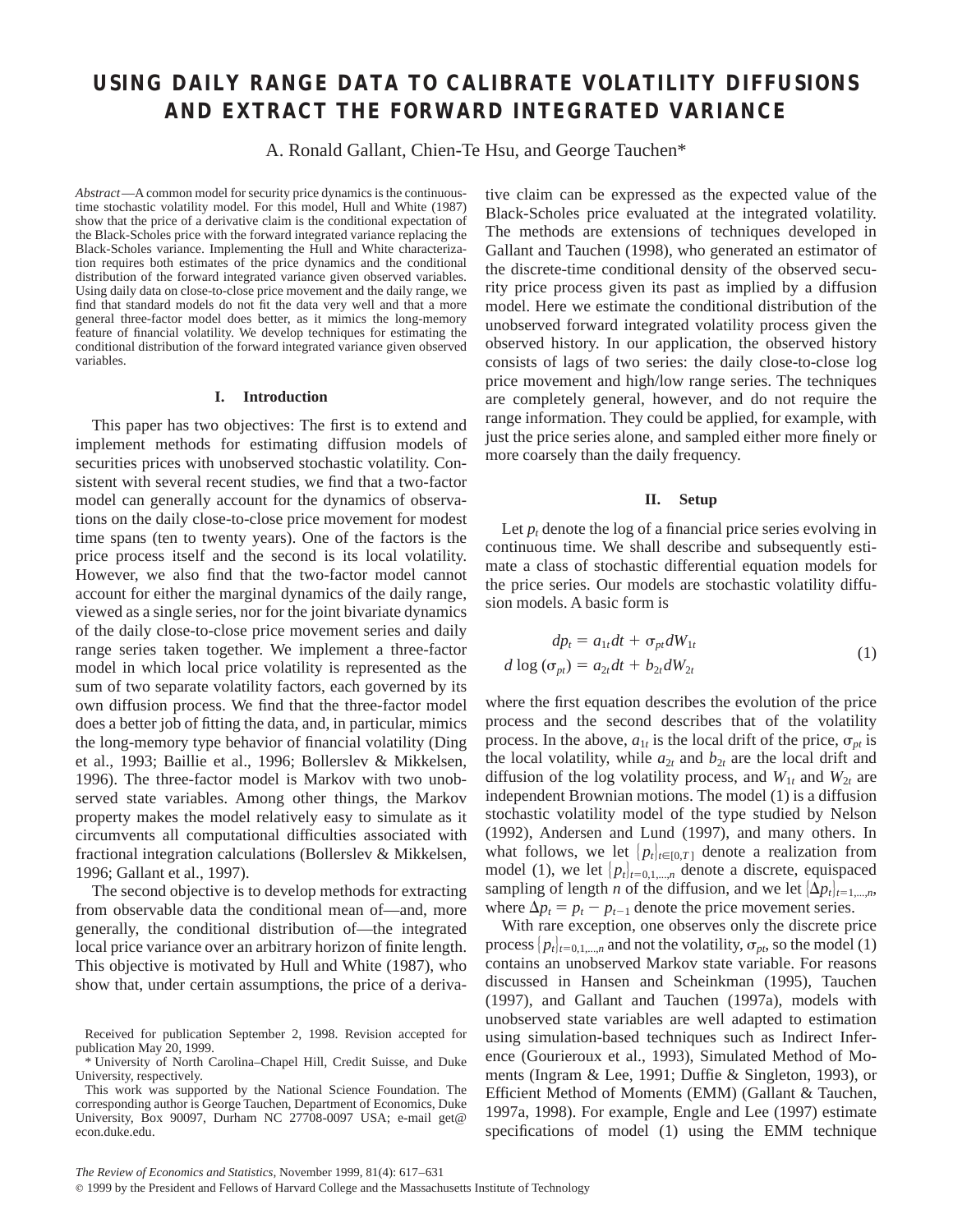(Gallant & Tauchen, 1997a) on daily data on S&P returns, the DM/\$ exchange rate, and weekly Treasury Bill yields. Gallant and Long (1997) do so as well for daily DM/\$ data, while Andersen and Lund (1997) and Gallant and Tauchen (1998) do so using weekly Treasury Bill yields.

In estimation using discretely sampled data  $\{p_t\}_{t=0,1,\ldots,n}$ , information on the level of volatility  $\sigma_{pt}$ , and the trajectory of volatility  $\langle \sigma_{ps} |_{s \in [t-1,t]}$  over the sampling interval, comes indirectly from the magnitude of the unexpected time price movement  $|\Delta p_t - \mathcal{E}_{t-1}(\Delta p_t)|$ . Typically, the magnitude of the unexpected price movement is a very noisy indicator of the trajectory of volatility over the sampling interval (Andersen & Bollerslev, 1998).

Financial economists have long known that the daily range of the price series contains extra information about the course of volatility over the day. Within a constant volatility framework, Garman and Klass (1980) and Parkinson (1980) show that use of the range can improve volatility estimates by as much as a factor of eight over the standard estimate. Beckers (1983) and Hsieh (1991) present related results and strong empirical documentation on the efficiency improvement.

This paper adopts the stochastic volatility framework of model (1). In this context, Andersen and Bollerslev (1998) present simulation evidence that there is extra information about the integrated daily variance  $\int_{t-1}^{t} \sigma_{ps}^{2} ds$  embodied in the daily range. In our notation, the range is

$$
d_{t} = \max_{t-1 < \tau \leq t} \{ p_{\tau} - p_{t-1} \} - \min_{t-1 < \tau \leq t} \{ p_{\tau} - p_{t-1} \},
$$
  

$$
t = 1, 2, \ldots.
$$

Using results on subordination and the running maximum of Brownian motion in Karatzas and Shreve (1991), one can show that

$$
d_{t} \stackrel{\mathcal{L}}{=} (H_{1} + H_{2}) \left( \int_{t-1}^{t} \sigma_{ps}^{2} ds \right)^{1/2}
$$
 (2)

where  $H_1$  and  $H_2$  are negatively correlated half-Gaussian random variables. Thus, the range is seen to be an indicator variable for the integrated daily variance.

We extend previous work dealing with daily range data by actually estimating and testing continuous-time models in a stochastic volatility setting. We estimate various specifications of model (1) using price movement data  $\Delta p_t|_{t=1,\dots,n}$  and range data  $\{d_t\}_{t=1,\dots,n}$ , each taken separately. We also estimate specifications of model (1) and some generalizations using the joint price movement and range series  $[\Delta p_t, d_t]_{t=1,\dots,n}$ . We find that indeed the range series contains extra information about the appropriate specification of the diffusion model and the trajectory of volatility.

For notational reasons, it proves convenient to consider an underlying state vector  $U_t$  and specify its dynamics. We view  $p_t$  and its drift and diffusion as functions of the state vector.

In the version we call the two-factor model,  $U_t$  is  $2 \times 1$  and is assumed to evolve as

## **Two factor:**

$$
dU_{1t} = \alpha_{10}dt + \beta_{10} \exp(U_{2t})dW_{1t}
$$
  
\n
$$
dU_{2t} = \alpha_{22}U_{2t}dt + (\beta_{20} + \beta_{22}U_{2t})dW_{2t}
$$
\n(3)

where  $W_{1t}$  and  $W_{2t}$  are independent Brownian motions. We take

$$
p_t = U_{1t}
$$
  

$$
\sigma_{pt} = \beta_{10} \exp{(U_{2t})}.
$$

The first equation of (3) governs the evolution of the price series. It allows for a drift component  $\alpha_{10}dt$ , although we typically expect the drift to be very small (although above the instantaneous risk-free rate) as financial price series display very modest mean reversion and act more as nonstationary integrated processes. The component  $U_{2t}$ reflects stochastic volatility in the evolution of the price process, and we refer to the second component  $U_{2t}$  of the state as the volatility component, or just volatility for short. The absence of the intercept in the drift component  $U_{2t}$ reflects a normalization for identification. The specification (3) is the diffusion analogue of an exponential GARCH (E-GARCH) studied by Nelson (1992), Drost and Nijman (1993), and Drost and Werker (1996), with the generalization that the local volatility of  $U_{2t}$  is itself state dependent.

As will be seen, the preceding setup does a reasonably good job of fitting the observed price movement series  $\{\Delta p_t\}_{t=1,2,...}$ . However, it does a very poor job of fitting the dynamics of the range series  $d_t|_{t=1,2,\dots}$  and the joint dynamics of the two series together  $\Delta p_t, d_t|_{t=1,2,...}$ . We find that introduction of a second stochastic volatility factor—thus bringing the total number of factors to three—improves the fit. The most general model we consider is

## **Three Factor:**

$$
dU_{1t} = \alpha_{10}dt + \beta_{10} \exp (U_{2t} + U_{3t})dW_{1t}
$$
  
\n
$$
dU_{2t} = \alpha_{22}U_{2t}dt + (\beta_{20} + \beta_{22}U_{2t})dW_{2t}
$$
  
\n
$$
dU_{3t} = \alpha_{33}U_{3t}dt + (\beta_{30} + \beta_{33}U_{3t})dW_{3t}.
$$
\n(4)

The EMM estimator we employ is a Simulated Method of Moments (SMM) estimator. Such estimators work by using very long simulations from (3) or (4) to compute predicted moments of observed discrete-time data. Let  $\left\{\tilde{p}_t\right\}_{t=0,1,\dots,n}$ denote the observed log price series. As is typical of nearly all financial levels series, this series is an  $I(1)$  process, so we use first differences  $\left\{\tilde{p}_t - \tilde{p}_{t-1}\right\}_{t=1,2,\dots,n}$ . Nonstationarity of the levels series creates some mild complications in terms of the simulation strategy. What we do, in effect, is simulate the daily price movement process

$$
p_s - p_t \qquad s \in [t, t+1)
$$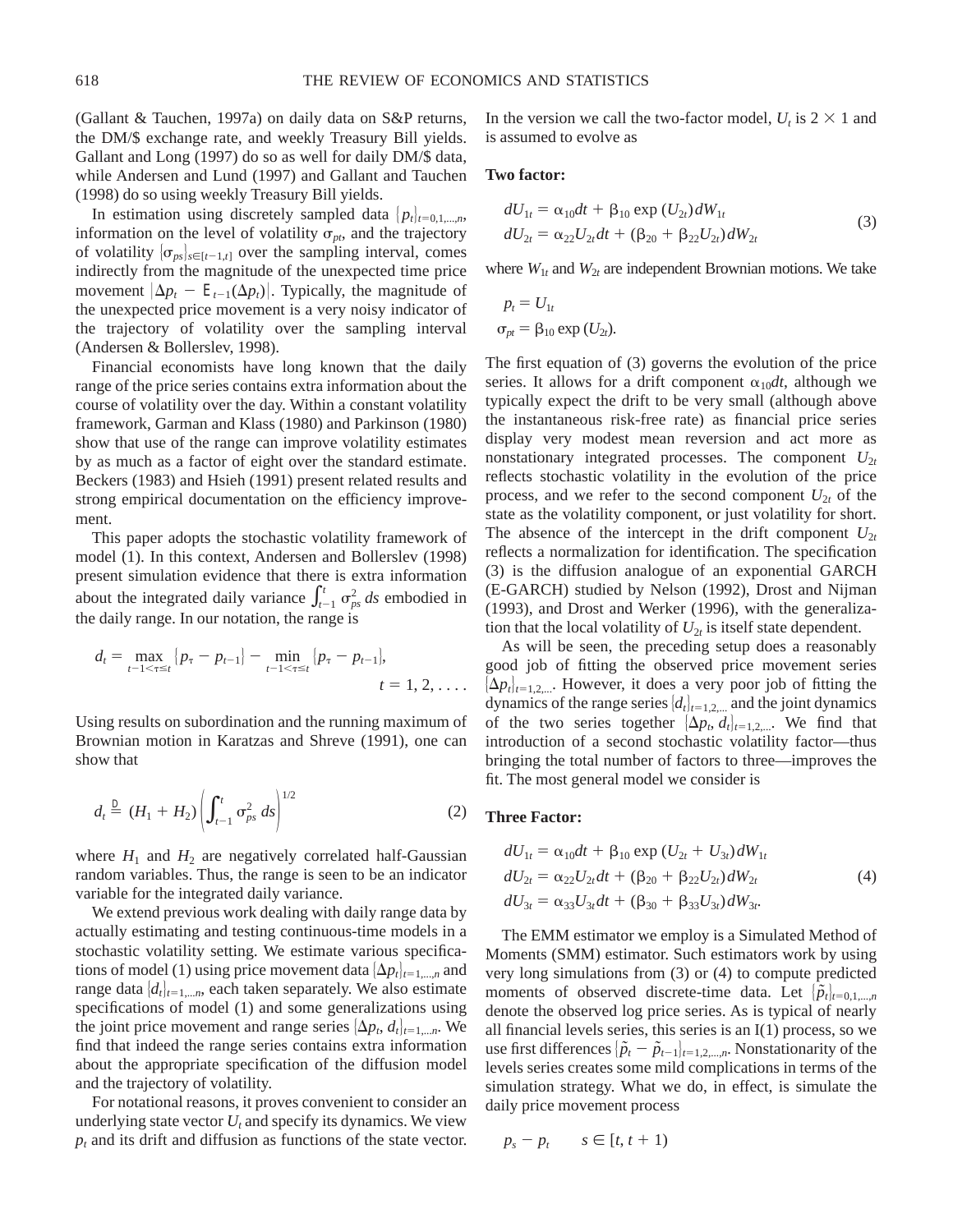for integer *t* while preserving the trajectories of  $U_{2t}$  and  $U_{3t}$ across the days. We use a weak order 2 scheme (Kloeden & Platen, 1992) to generate simulated numerical approximations to the stochastic differential equations.

With the continuous-time  $|p_s|$  process thus generated, we take

$$
\Delta p_t = p_t - p_{t-1} \nd_t = \max_{t-1 < s \le t} [p_s - p_{t-1}] - \min_{t-1 < s \le t} [p_s - p_{t-1}]
$$
\n(5)

for  $t = 1, 2, \ldots$ . The extremes are taken over the half-open interval  $(t - 1, t]$  to be consistent with the way data are recorded; in the theory, the continuous extension is used if needed to make the extremes well defined.

### **III. Efficient Method of Moments**

## *A. Details*

Let  $\{y_t\}_{t=-\infty}^{\infty}, y_t \in \mathbb{R}^M$ , be a discrete stationary time series. In this paper,  $\{y_t\}$  is either  $\Delta p_t$ ,  $\{d_t\}$ , or  $\Delta p_t$ ,  $d_t$ . When, as here,  $y_t$  comes from a discretely sampled SDE system, then the SDE specification implicitly determines the density  $p(y_{t-L},..., y_t | \rho)$  of a contiguous stretch of length  $L + 1$ from  $\{y_t\}$ , where  $\rho \in \Re^{p_\rho}$  is a vector of unknown system parameters, namely, the  $\alpha$ 's and  $\beta$ 's of either (3) or (4). The fundamental problem that blocks straightforward application of standard statistical methods is that an analytic expression for  $p(y_{t-L}, \ldots, y_0 | \rho)$  is not available so that, e.g., maximum-likelihood or Bayesian estimation is infeasible. However, by using simulation, an expectation of the form

$$
\mathcal{L}_{\rho}(g) = \int \cdots \int g(y_{-L}, \ldots, y_0)
$$
  
 
$$
\times p(y_{-L}, \ldots, y_0 | \rho) dy_{-L} \cdots dy_0
$$

can be computed for given  $\rho$ . That is, for given  $\rho$ , one can generate a simulation  $\left\{\hat{y}_t\right\}_{t=-L}^N$  from the system and put

$$
\mathcal{L}_{\rho}(g) = \frac{1}{N} \sum_{t=0}^{N} g(\hat{y}_{t-L}, \ldots, \hat{y}_t),
$$

with *N* large enough that Monte Carlo error is negligible.

Gallant and Tauchen (1996a) proposed a minimum *chi*squared estimator for  $\rho$  in this situation, which they termed the *effıcient method of moments* (EMM) estimator. Being minimum *chi*-squared, the optimized *chi*-square criterion can be used to test system adequacy. The moment equations that enter the minimum *chi*-squared criterion of the EMM estimator are obtained from the score vector  $\left(\frac{\partial}{\partial \theta}\right) \log f(\gamma_t)$  $y_{t-L}, \ldots, y_{t-1}, \theta$  of an auxiliary model  $f(y_t|y_{t-L}, \ldots, y_{t-1}, \theta)$ that is termed the *score generator.* Gallant and Long (1997) show that, if the score generator is the SNP density  $f_K(y_t|y_{t-L},\ldots,y_{t-1},\theta)$  described below, then the efficiency of the EMM estimator can be made as close to that of maximum likelihood as desired by taking *K* large enough.

The first step in computing the EMM estimator  $\hat{\rho}_n$  is to use the score generator

$$
f(y_t|y_{t-L},\ldots,y_{t-1},\theta) \qquad \theta \in \Theta \tag{6}
$$

to summarize the data  $\left\{\tilde{y}_t\right\}_{t=-L}^n$  by computing the quasimaximum-likelihood estimate

$$
\tilde{\theta}_n = \underset{\theta \in \Theta}{\operatorname{argmax}} \frac{1}{n} \sum_{t=0}^n \log [f(\tilde{y}_t | \tilde{y}_{t-L}, \dots, \tilde{y}_{t-1}, \theta)],
$$

and the corresponding estimate of the information matrix

$$
\tilde{\mathcal{A}}_n = \frac{1}{n} \sum_{t=0}^n \left[ \frac{\partial}{\partial \theta} \log f(\tilde{y}_t | \tilde{x}_{t-1}, \tilde{\theta}_n) \right] \times \left[ \frac{\partial}{\partial \theta} \log f(\tilde{y}_t | \tilde{x}_{t-1}, \tilde{\theta}_n) \right],
$$
\n(7)

where  $x_{t-1} = (y_{t-L}, \ldots, y_{t-1})$ . The estimator (7) presumes the score generator (6) provides an adequate statistical approximation to the transition density of the data, so that  $\left\{ \left( \frac{\partial}{\partial \theta} \right) \log f(\tilde{y}_t | \tilde{x}_{t-1}, \tilde{\theta}_n) \right\}$  is essentially serially uncorrelated. If (6) is not adequate, then one of the more complicated expressions for  $\ell_n$  set forth in Gallant and Tauchen (1996a) must be used, although the EMM estimator is still consistent and asymptotically normal.

Define

$$
m(\rho,\theta)=\mathcal{L}_{\rho}\left\{\frac{\partial}{\partial \theta}\log[f(y_0|y_{-L},\ldots,y_{-1},\theta)]\right\}
$$

which is computed by averaging over a long simulation

$$
m(\rho, \theta) \doteq \frac{1}{N} \sum_{t=0}^{N} \frac{\partial}{\partial \theta} \log [f(\tilde{y}_t | \tilde{y}_{t-L}, \dots, \tilde{y}_{t-1}, \theta)].
$$

The EMM estimator is

$$
\hat{\rho}_n = \underset{\rho \in \mathfrak{N}^{p_p}}{\operatorname{argmin}} m'(\rho, \tilde{\theta}_n) (\tilde{\Lambda}_n)^{-1} m(\rho, \tilde{\theta}_n).
$$

The estimator is consistent and asymptotically normally distributed with asymptotic distribution given in Gallant and Tauchen (1996a). Under the null hypothesis that  $p(y_{-L}, \ldots, y_{-L})$  $y_0|\rho$ ) is the correct model, *n* times the minimized value of the objective function is asymptotically *chi*-squared on  $p_{\theta} - p_{\theta}$ degrees of freedom.

# *B. Projection*

One way to ensure that the selected score generator is a good approximation is to use a sieve estimator based on a nested sequence of finite dimensional parametric models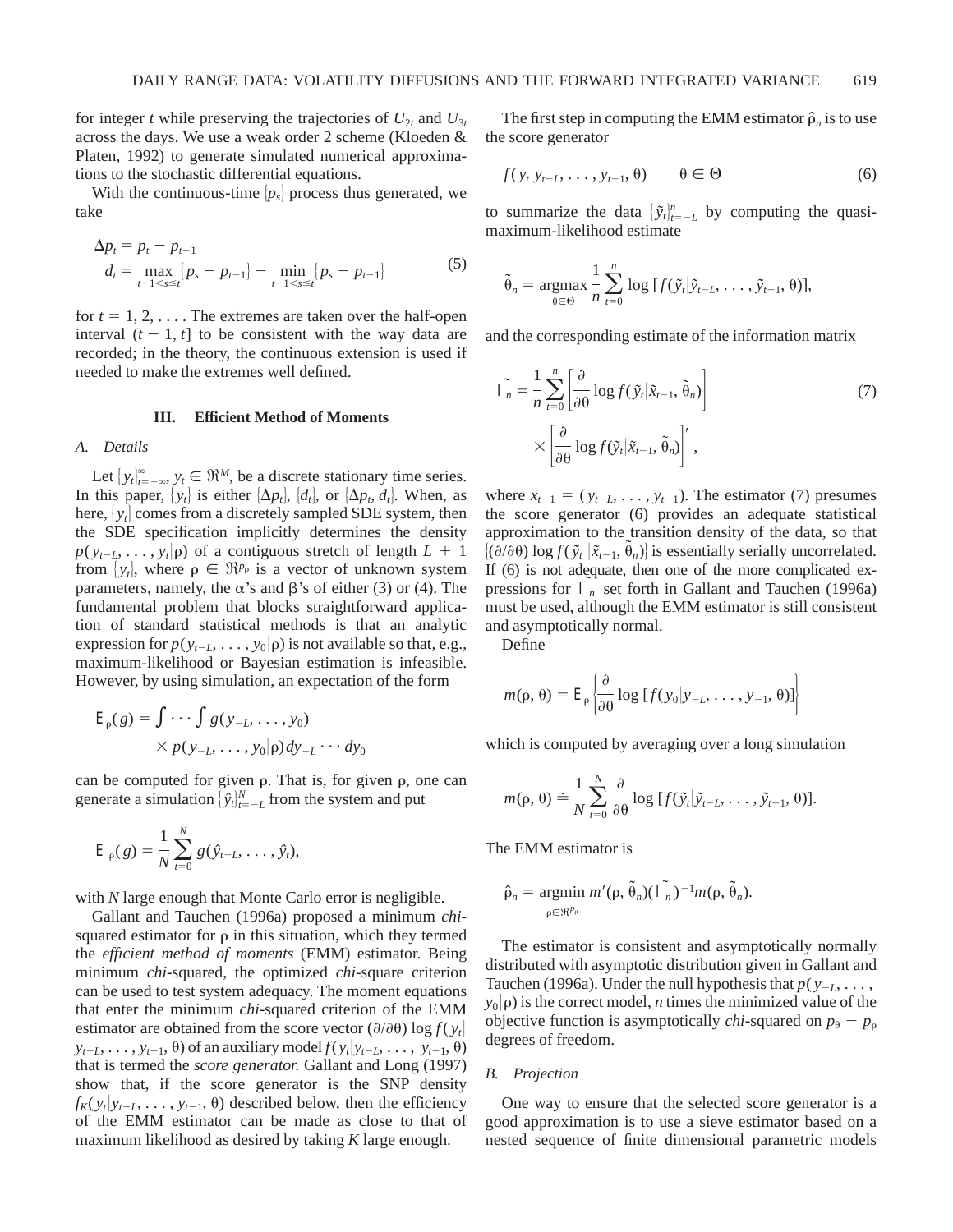$f_K(y|x, \theta)$ ,  $K = 1, 2, \ldots$  As noted above, the quasimaximum-likelihood estimate  $\tilde{\theta}_n$  of the parameter vector  $\theta$ in  $f_K(y|x, \theta)$  summarizes the data; the larger is *K*, the more detailed the summary. This data reduction is termed the *projection step* of the EMM estimation procedure. The specific sieve that we employ is a modified Hermite series expansion termed *SNP.* The basic idea is that, because the square root of a density is an  $L_2$  function and the Hermite functions are dense in  $L_2$ , the square of a Hermite expansion can closely approximate any density. Theoretical details are in Gallant and Nychka (1987).

Recall that, under our assumptions, the stationary distribution of a contiguous subsequence  $y_{t-L}, \ldots, y_t$  has a density  $p(y_{-L},..., y_0)$  defined over  $\mathfrak{R}^l$ , where  $l = M(L + 1)$ . Put  $y = y_0, x = x_{-1} = (y_{-L}, \ldots, y_{-1})$ , and write the stationary, marginal, and conditional densities as  $p(x, y) = p(y_{-L}, \ldots, y)$ *y*<sub>0</sub>),  $p(x) = \int p(y_{-L}, \ldots, y_0) dy_0$ , and  $p(y|x) = p(x, y)/p(x)$ , respectively. Let  $\left\{\tilde{y}_t\right\}_{t=1}^n$  denote the realization from the process  $\{y_t\}_{t=-\infty}^{\infty}$  that is available for analysis.

A standard method of describing a conditional density  $f(y|x, \theta)$  is to set forth a location function  $\mu_x$  and a scale function  $R_x$  that reduce the process  $\{y_t\}_{t=-\infty}^{\infty}$  to an innovation process  $\{z_t\}_{t=-\infty}^{\infty}$  via the transformation

$$
z_t = R_{x_{t-1}}^{-1}(y_t - \mu_{x_{t-1}}).
$$

The description is completed by setting forth a conditional density  $h(z|x)$  for the innovation process. We follow this recipe in describing the sequence of SNP densities  $f_K(y|x,$  $\theta$ ), where  $K = 1, 2, \ldots$ .

The location function  $\mu_x$  is given by

$$
\mu_{x_{t-1}} = b_0 + Bx_{t-1}.\tag{8}
$$

It is presumed to depend on  $L_u \leq L$  lags which is accomplished by putting leading columns of *B* to zero as required.

The scale function  $R_x$  is given by

$$
\text{vech}\,(R_{x_{t-1}}) = \rho_0 + P|e_{t-1}^*| \tag{9}
$$

where vech  $(R)$  denotes a vector of length  $M(M + 1)/2$ containing the elements of the upper triangle of *R*,  $e_{t-1}^*$  =  $[(y_{t-L_r} - \mu_{x_{t-L_{r-1}}}), \ldots, (y_{t-1} - \mu_{x_{t-2}})],$  and  $|\cdot|$  denotes elementwise absolute value with the corner at zero smoothed slightly to permit differentiation. The scale function depends on  $L_r$  lagged (unnormalized) innovations ( $y_t - \mu_{x_{t-1}}$ ) and  $L_r + L_u \leq L$  lagged  $y_t$  in total.

For  $\alpha$  with nonnegative integer elements, let  $z^{\alpha} = z_1^{\alpha_1} \dots$  $z_M^{\alpha_M}$  and  $|\alpha| = \sum_{k=1}^M \alpha_k$ ; similarly for  $x^{\beta}$ . Consider the density

$$
h_K(z|x) = \frac{[P_K(z, x)]^2 \phi(z)}{\int [P_K(u, x)]^2 \phi(u) \ du}
$$
(10)

formed from the polynomial

$$
P_K(z, x) = \sum_{\alpha=0}^{K_z} \left( \sum_{\beta=0}^{K_x} a_{\beta \alpha} x^{\beta} \right) z^{\alpha}
$$

where  $\phi(z) = (2\pi)^{-M/2}e^{-z'z/2}$ . In equation (10), the term  $P_K(z, x)$  $\phi(z)$  is a Hermite function of degree  $K_z$  in *z* whose coefficients are polynomials of degree  $K_x$  in  $x$ , which, as noted above, approximates the square root of a density and therefore enters (10) as the square. The shape of the innovation density  $h_K(z_t | x_{t-1})$  varies with  $x_{t-1}$  which permits  $h_K(z_t|x_{t-1})$  to exhibit general conditional shape heterogeneity. By putting selected elements of the matrix  $A = [a_{\alpha}]$  to zero,  $P_K(z, x)$  can be made to depend on only  $L_p \leq L$  lags from *x*. In applications where *M* is large, the coefficients  $a_{\beta\alpha}$ corresponding to monomials  $z^{\alpha}$  that represent high-order interactions can be set to zero with little effect on the adequacy of approximations. Let  $I_z = 0$  indicate that no interaction coefficients are set to zero,  $I_z = 1$  indicate that coefficients corresponding to interactions  $z^{\alpha}$  of order larger than  $K_z - 1$  are set to zero, and so on; similarly for  $x^{\beta}$  and  $I_x$ .

The change of variables  $y_t = R_{x_{t-1}} z_t + \mu_{x_{t-1}}$  to obtain the density

$$
f_K(y_t|x_{t-1}, \theta)
$$
\n
$$
= \frac{\left[ P_K[R_{x_{t-1}}^{-1}(y_t - \mu_{x_{t-1}}), x_{t-1}] \right]^2 \phi[R_{x_{t-1}}^{-1}(y_t - \mu_{x_{t-1}})]}{|\det(R_{x_{t-1}})| \int [P_K(u, x_{t-1})]^2 \phi(u) du}
$$
\n(11)

completes the description of the SNP density. The vector  $\theta$ contains the coefficients  $A = [a_{\beta\alpha}]$  of the Hermite function, the coefficients  $[b_0, B]$  of the location function, and the coefficients  $[p_0, P]$  of the scale function. To achieve identification, the coefficient  $a_{0,0}$  is set to 1. The tuning parameters are  $L_u$ ,  $L_r$ ,  $L_p$ ,  $K_z$ ,  $I_z$ ,  $K_x$ , and  $I_x$ , which determine *K* and the dimension  $p<sub>K</sub>$  of  $\theta$ .

Some characteristics of  $f_K(y_t | x_{t-1}, \theta)$  may be noted. If  $K_z$ , *K<sub>x</sub>*, and *L<sub>r</sub>* are put to 0, then  $f_K(y_t|x_{t-1}, \theta)$  defines a Gaussian vector autoregression. If  $K_x$  and  $L_y$  are put to 0, then  $f_K(y_t|x_{t-1}, \theta)$  defines a non-Gaussian vector autoregression model with homogeneous innovations. If  $K_z$  and  $K_x$  are put to 0, then  $f_K(y_t|x_{t-1}, \theta)$  defines a Gaussian ARCH model. If  $K_x$  is put to 0, then  $f_K(y_t | x_{t-1}, \theta)$  defines a non-Gaussian ARCH model with homogeneous innovations. If  $K<sub>z</sub> > 0$ ,  $K_x > 0, L_p > 0, L_u > 0$ , and  $L_r > 0$ , then  $f_K(y_t | x_{t-1}, \theta)$  defines general nonlinear process with heterogeneous innovations.

How best to select the tuning parameters  $L_u$ ,  $L_r$ ,  $L_r$ ,  $K_z$ ,  $I_z$ ,  $K_x$ , and  $I_x$  is an open question. A strategy found to work well is to move upward along an expansion path using the BIC criterion

$$
\text{BIC} = s_n(\tilde{\theta}) + (1/2)(p_K/n) \log(n),
$$
  

$$
s_n(\theta) = -\frac{1}{n} \sum_{t=0}^n \log [f_K(\tilde{y}_t | \tilde{y}_{t-L}, \dots, \tilde{y}_{t-1}, \theta)],
$$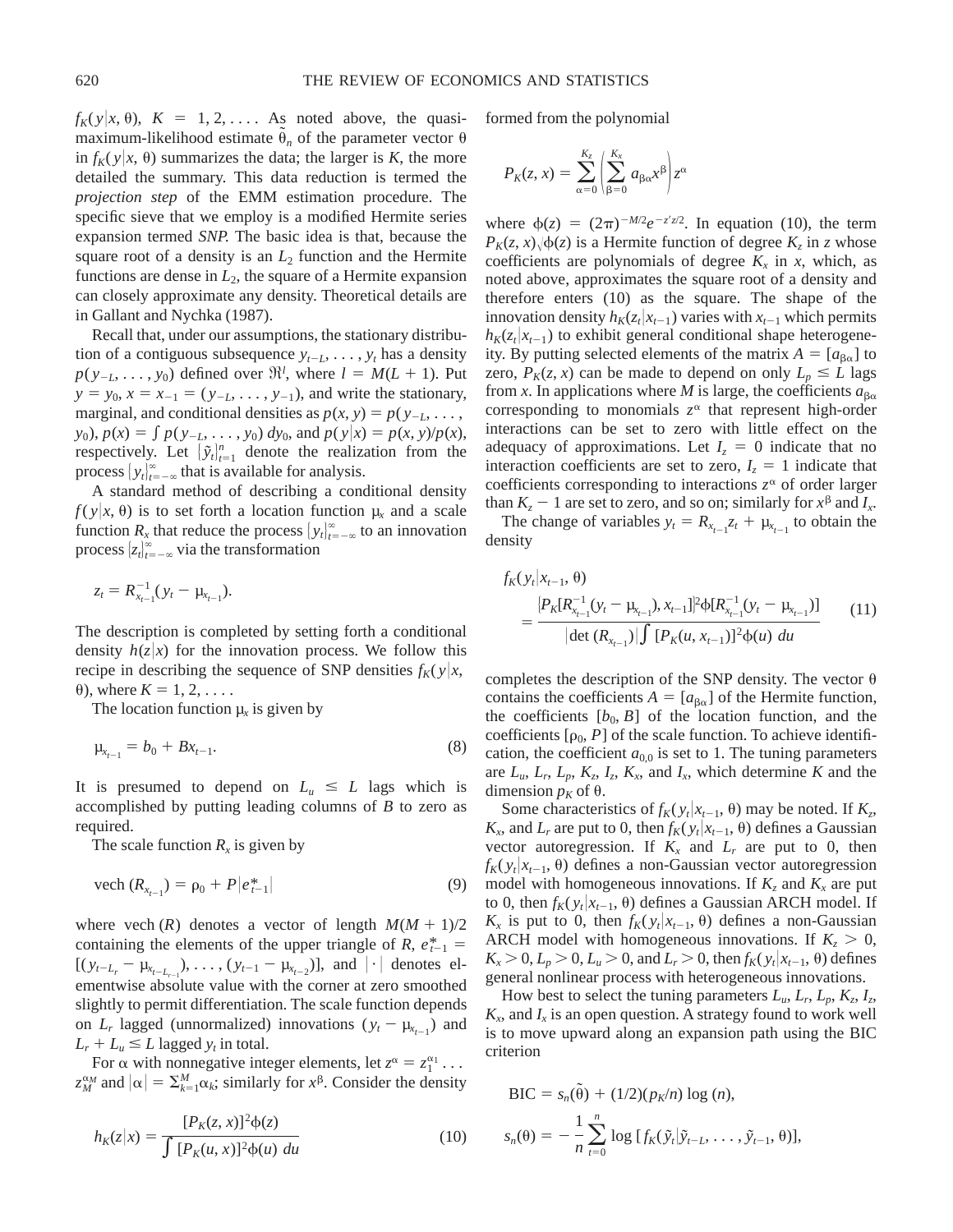

(Schwarz, 1978) to guide the search, models with small values of BIC being preferred.

The expansion path has a tree structure. Rather than examining the full tree, the strategy is to expand first in  $L_u$ with  $L_r = L_p = K_z = K_x = 0$  until BIC turns upward. Next, expand  $L_r$  with  $L_p = K_z = K_x = 0$ , then expand  $K_z$  with  $K_x =$ 0, and lastly  $L_p$  and  $K_x$ . It is useful to expand in  $K_z$ ,  $L_p$ , and  $K_x$ at a few intermediate values of  $L_r$  because it sometimes happens that the smallest value of BIC lies elsewhere within the tree.

It is essential that  $f_K(y_t|x_{t-1}, \tilde{\theta}_n)$  not represent an explosive process, as discussed in detail by Tauchen (1998). Following Gallant and Tauchen (1997b), we use a transformation of each component of  $x_{t-1}$  by a logarithmic spline that substantially enhances numerical stability and has a negligible effect on either evaluation of  $f_K(y_t|x_{t-1}, \tilde{\theta}_n)$  over the data or on the value computed for  $\tilde{\theta}_n$ .

## **IV. Data**

We estimate the diffusion models described above using daily data on IBM from January 1, 1985, to January 31, 1997, for 3,152 observations before differencing. The top panel of figure 1 shows the close-close series  $\Delta p_t$  series; the bottom panel shows the daily high-low range series  $[d_t]$ . We concentrate on a single series because we expect users to employ the methodology for pricing put/call options on individual stocks, which are widely traded. Furthermore, the so-called ''leverage effect'' (Nelson, 1991)—which is an asymmetric relationship between price movements and volatility—is much less pronounced in individual stock price series than it is in broad stock price index series. Kim and Kon (1994) present direct evidence on the very weak leverage effect for most of the component stocks of the DOW. Likewise, Tauchen et al. (1996) find no evidence for a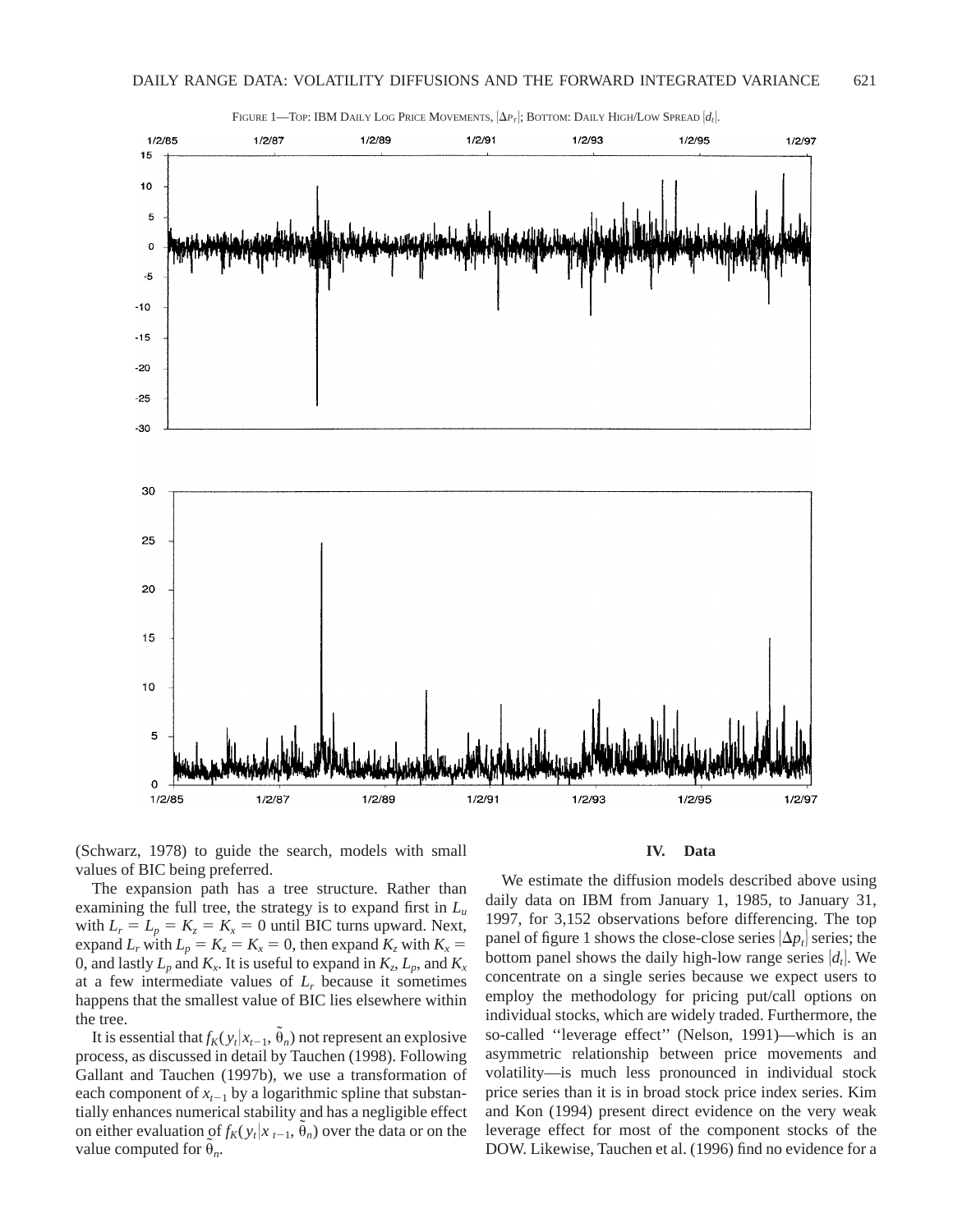leverage effect in four stock series, one of which is IBM for a time period that overlaps with the data here. The absence of a leverage effect is important because the Hull/White formulae presume independence between the driving Brownian motions of the stock series and its volatility.

## **V. Estimation of the Score Generator (Projection Step)**

To implement the EMM estimator, we require a score generator that adequately describes the dynamics of the observed discrete time series. For reasons discussed in Section III.B, we use the SNP model. To determine an appropriate SNP specification, we follow the protocol described in detail in Gallant and Tauchen (1998). We use the BIC to move upwards along the upward expansion path until an initial tentative model is identified. Because BIC is known to be conservative and therefore sometimes select an overly parsimonious model, this model is then subjected to a battery of diagnostics to see if further expansion is warranted. The diagnostic on the conditional mean is a regression of each of the standardized residuals

 $\hat{z}_t = \text{diag} \left[ \hat{\Sigma}_{t-1}(y_t) \right]^{-1/2} \left[ y_t - \hat{\mu}_{t-1}(y_t) \right]$ 

on a constant and the unique elements of  $\{y_{t-k}, y_{t-k} \otimes y_{t-k}\}$  $y_{t-k} \otimes y_{t-k} \otimes y_{t-k} |_{k=1}^5$ , where diag  $[\hat{\Sigma}_{t-1}(y_t)]$  is the diagonal elements from the estimated conditional variance and  $\hat{\mu}_{t-1}(y_t)$ is the estimated conditional mean, both of which conditional on  $x_{t-1}$ . The diagnostic on the conditional variance is taken from the same regression, except that the dependent variable is the squared standardized residuals. This test provides power against general nonlinear misspecification of either the conditional mean or the conditional variance function.

For the univariate close-to-close data,  $y_t = \Delta p_t$ , the initial candidate models selected by the BIC criterion is  $L_u = 1$ ,  $L_r = 6, L_p = 0, K_z = 4, K_x = 0$ . For this SNP specification, the adjusted  $R^2$ 's in the diagnostic regressions in mean as well as variance are less than 1%, so no further expansion is made.

For the univariate range series,  $y_t = d_t$ , the initial candidate model specification is  $L_u = 6$ ,  $L_r = 6$ ,  $L_p = 0$ ,  $K_z =$ 9,  $K_x = 0$ . All these SNP specifications pass the diagnostic tests with the adjusted  $R^2$ 's less than 1%, so again we do not expand the model further.

In the case of the bivariate series  $y_t = (\Delta p_t d_t)$ , the initial candidate SNP specification selected by the BIC criterion is  $L_u = 5$ ,  $L_r = 6$ ,  $L_p = 0$ ,  $K_z = 9$ ,  $I_z = 4$ ,  $K_x = 0$ . These SNP specifications also pass the diagnostic tests with the adjusted  $R^2$ 's less than 1%.

In the following, we use these data-determined score generators to implement EMM estimation of various stochastic volatility diffusion models of financial price movements.

#### **VI. Estimation of the SDEs**

We employ the EMM method to estimate specifications of the stochastic volatility models using the univariate close-to-

TABLE 1.—OBJECTIVE FUNCTION VALUES: TWO-FACTOR MODEL

|                                | $\alpha_{10}$ | $\alpha_{22}$ |               | $\beta_{10}$ $\beta_{20}$ | $\beta_{22}$  | N               | $\chi^2(\hat{\rho})$ | df | $p$ -value |
|--------------------------------|---------------|---------------|---------------|---------------------------|---------------|-----------------|----------------------|----|------------|
| close to close, $ \Delta p_t $ |               |               |               |                           |               |                 |                      |    |            |
|                                | $*$           | *             | *             | *                         |               | 50k             | 23.156               | 9  | 0.006      |
|                                | $*$           | *             | *             | *                         |               | 75k             | 23.013               | 9  | 0.006      |
|                                | $*$           | $\frac{1}{2}$ | $\frac{1}{2}$ | *                         | *             | 50k             | 19.640               | 8  | 0.012      |
|                                | $*$           | $*$           | $\frac{1}{2}$ | $\frac{1}{2}$             | $\frac{1}{2}$ | 75k             | 18.415               | 8  | 0.018      |
| spread, $ d_t $                |               |               |               |                           |               |                 |                      |    |            |
|                                | $\frac{1}{2}$ | *             | $\frac{1}{2}$ | *                         |               | 50 <sub>k</sub> | 387.406              | 19 | 0.000      |
|                                | $\frac{1}{2}$ | $*$           | $\frac{1}{2}$ | *                         |               | 75k             | 392.206              | 19 | 0.000      |
|                                | $\frac{1}{2}$ | *             | $\frac{1}{2}$ | *                         | *             | 50k             | 44.138               | 18 | 5.5e-4     |
|                                | $*$           | $*$           | $\frac{1}{2}$ | $\frac{1}{2}$             | $\frac{1}{2}$ | 75k             | 44.860               | 18 | $4.3e-4$   |
| bivariate, $[\Delta p_t, d_t]$ |               |               |               |                           |               |                 |                      |    |            |
|                                | $*$           | *             | $\frac{1}{2}$ | *                         | *             | 50 <sub>k</sub> | 147.935              | 60 | $2.2e-9$   |
|                                | $*$           | $*$           | $\frac{1}{2}$ | $\frac{1}{2}$             | $\frac{1}{2}$ | 75k             | 145.754              | 60 | $4.3e-9$   |

Note: \* denotes a freely estimated parameter.

close, the univariate range, and the bivariate score generators. In the computations, we scale time *t* such that the interval  $(t, t + 1]$  is one day and the simulation step size is  $\Delta$  = 1/24. Throughout we report the results based on simulation size  $N = 50,000$  and  $N = 75,000$ .

Table 1 shows the value of the EMM objective function under various specifications of the two-factor model (3). As seen from the top portion of the table, the specification with  $\beta_{22} = 0$  fails to fit the scores defined by the score generator fitted to the  $\Delta p_t$  series alone. Relaxing the restriction  $\beta_{22}$  = 0 provides an acceptable fit. Table 2 shows the parameter estimates, Wald-type standard deviations, and 95% confidence intervals obtained by inverting criterion difference test based on the concentrated (profile) objective function using an approximation procedure described in Gallant and Tauchen (1997a, 1997c). Such confidence intervals inherit the invariance properties of criterion difference test, and, unlike intervals based on the Wald test, they can be quite asymmetric when the objective function surface is quite asymmetric in that particular parameter. As seen from the top portion of table 2, the point estimates of the two-factor model fitted to the  $[\Delta p_t]$  series appear reasonable, with all parameters save  $\alpha_{10}$  quite statistically significant. The finding that a two-factor stochastic volatility diffusion model can adequately describe the marginal dynamics of a price movement series  $|\Delta p_t|$  alone is consistent with the findings of Melino and Turnbull (1990), Engle and Lee (1996), Gallant and Long (1997), among others.

However, as seen from the middle and bottom portions of table 1, the two-factor model has considerable problems accounting for either the marginal dynamics of the range series  $d_t$  or the joint dynamics of  $\Delta p_t$ ,  $d_t$ . Also, in table 2, the point estimates are different depending upon whether the score generator for the marginal  $|d_t|$  series or the joint  $\{\Delta p_t, d_t\}$  series is used. Taken all together, the evidence in tables 1 and 2 suggest that the success in fitting the marginal dynamics of the price movement series is misleading, and, in fact, the two-factor model misses important aspects of the price dynamics.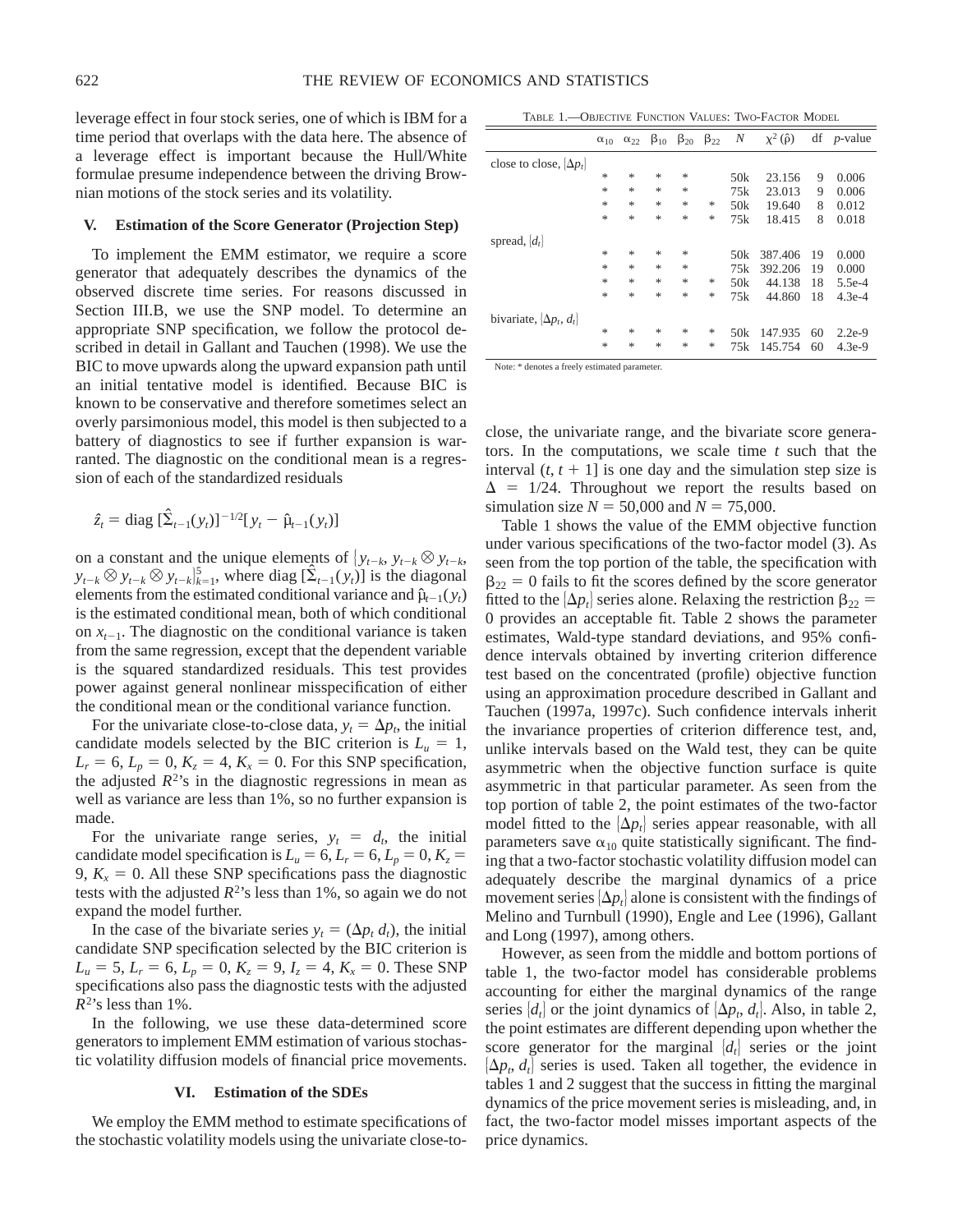TABLE 2.—PARAMETER ESTIMATES: TWO-FACTOR MODELS

|                                | $\alpha_{10}$ | $\alpha_{22}$ | $\beta_{10}$ | $\beta_{20}$ | $\beta_{22}$ |
|--------------------------------|---------------|---------------|--------------|--------------|--------------|
| close to close, $ \Delta p_i $ |               |               |              |              |              |
|                                | 0.017         | $-0.156$      | 1.258        | 0.181        | 0.180        |
| S Dev                          | 0.022         | 0.052         | 0.039        | 0.037        | 0.031        |
| 95% lower                      | $-0.019$      | $-0.239$      | 1.185        | 0.099        | 0.115        |
| 95% upper                      | 0.061         | $-0.066$      | 1.339        | 0.239        | 0.246        |
| spread, $ d_t $                |               |               |              |              |              |
|                                | 1.108         | $-0.100$      | 0.557        | 0.883        | $-0.773$     |
| S Dev                          | 0.068         | 0.096         | 0.480        | 0.869        | 0.258        |
| 95% lower                      | 1.108         | $-0.132$      | 0.557        | 0.732        | $-0.773$     |
| 95% upper                      | 1.146         | $-0.100$      | 0.649        | 0.883        | $-0.727$     |
| bivariate, $ \Delta p_t, d_t $ |               |               |              |              |              |
|                                | $-0.002$      | $-0.164$      | 1.237        | 0.171        | 0.085        |
| S Dev                          | 0.016         | 0.021         | 0.012        | 0.012        | 0.010        |
| 95% lower                      | $-0.027$      | $-0.227$      | 1.214        | 0.156        | 0.067        |
| 95% upper                      | 0.024         | $-0.138$      | 1.260        | 0.202        | 0.102        |

Notes: (1) Simulation size is 75,000.

(2) S. Dev. denotes Wald standard deviation. (3) 95% lower and 95% upper denote boundaries of 95% confidence interval obtained by inverting the criterion difference test.

Table 3 shows the values of the objective function for the three-factor model (4) fitted to the scores for the bivariate  $\{\Delta p_t, d_t\}$  series; Table 4 shows the parameter estimates. The three-factor model is formally rejected at conventional significance levels, so perhaps one should view the fitted model as a calibrated model. One should also keep in mind the recent Monte Carlo evidence (Chumacero, 1997; Andersen et al., 1998; Zhou, 1998) that EMM generally provides quite reliable parameter estimates but, like other minimum *chi*-squared estimators, the omnibus  $\chi^2$  test can be biased towards rejection.

The parameter estimates shown in table 4 are reasonable and generally statistically significant. The most-interesting parameter estimates are those of  $\alpha_{22}$  and  $\alpha_{33}$ . The two components in the volatility process have very different dynamics: The factor  $U_{2t}$  is strongly mean reverting while the factor  $U_{3t}$  is extremely persistent. The existence of long-run and short-run volatility components has been proposed by Andersen and Bollerslev (1997), Ding and Granger (1996), Engle and Lee (1993), and Liesenfeld (1997). This characteristic of financial data volatility shows up directly in our estimation of the three-factor diffusion model.

Figure 2 shows the autocorrelation function of  $|\Delta \tilde{p}_t \Delta \tilde{p}^*$  for the observed series  $\left[ \Delta \tilde{p}_t \right]_{t=2}^{3152}$ , where  $\Delta \tilde{p}^*$  is the predicted value from an AR(1) regression. The contribution of  $\Delta \tilde{\rho}_t^*$  is essentially negligible apart from the constant, but it is used to ensure appropriate centering of the price movement series before taking the absolute value. The autocorrelation function of the absolute centered price movement damps sharply at the first few lags and then very slowly drifts towards zero at the longer lags. This pattern is entirely consistent with that of the figures in Ding et al. (1993), who attribute the shape to long memory in volatility.

The top panel of figure 3 shows the exact analogue of figure 2 as predicted by the two-factor model at the point estimates. Specifically, the top panel shows the autocorrelation function of  $\Delta \hat{p}_t - \Delta \hat{p}_t^*$  computed on a simulated series  $\left\{\Delta \tilde{\rho}_t\right\}_{t=2}^{75000}$ . Evidently, the two-factor model cannot mimic the characteristic shape of the autocorrelation function of the absolute centered price movement. Likewise, the bottom panel of figure 3 shows, along with a reference GARCH, the autocorrelation function of end-of-day volatility evaluated on the simulated trajectory of length 75,000. Evidently, the two-factor model is more GARCH-like in appearance and does not capture the appearance of long memory.

Figure 4 contains plots of the same quantities as in figure 3 except the computations are done on a simulated trajectory of length 75,000 from the three-factor model. The threefactor model can mimic the appearance of long memory. We emphasize that the three-factor model is Markov, not long-memory model, and it is considerably easier to manipulate and simulate. Nonetheless, its ability to mimic long memory is striking.

Figure 5 indicates why the three-factor model with two stochastic AR(1) components mimics so much better the appearance of long memory in volatility. The top panel shows the spectral density of a fractionally integrated

|                                |               |               | <u>vuotivii a viiviivii tinnut tiivivii hityksin tiivisele toi aasia astiiniine puvoin vaninnityin </u> |              |              |              |              |              |     |                      |    |                 |
|--------------------------------|---------------|---------------|---------------------------------------------------------------------------------------------------------|--------------|--------------|--------------|--------------|--------------|-----|----------------------|----|-----------------|
|                                | $\alpha_{10}$ | $\alpha_{22}$ | $\alpha_{33}$                                                                                           | $\beta_{10}$ | $\beta_{20}$ | $\beta_{22}$ | $\beta_{30}$ | $\beta_{33}$ | N   | $\chi^2(\hat{\rho})$ | df | <i>p</i> -value |
| bivariate, $ \Delta p_t, d_t $ |               |               |                                                                                                         |              |              |              |              |              |     |                      |    |                 |
|                                | *             | *             | *                                                                                                       | *            | *            | *            | *            | *            | 50k | 124.725              | 57 | 5.78e-7         |
|                                | ж.            | *             | *                                                                                                       | *            | *            | *            | *            | *            | 75k | 126.454              | 57 | $3.52e-7$       |

TABLE 3.—OBJECTIVE FUNCTION: THREE-FACTOR MODELS FITTED TO IBM BIVARIATE SCORE GENERATOR

Note: \* denotes a freely estimated parameter.

 $=$ 

| TABLE 4.—PARAMETER ESTIMATES: THREE-FACTOR MODEL |               |               |               |              |              |              |              |              |  |
|--------------------------------------------------|---------------|---------------|---------------|--------------|--------------|--------------|--------------|--------------|--|
|                                                  | $\alpha_{10}$ | $\alpha_{22}$ | $\alpha_{33}$ | $\beta_{10}$ | $\beta_{20}$ | $\beta_{22}$ | $\beta_{30}$ | $\beta_{33}$ |  |
| bivariate $ \Delta p_t, d_t $                    |               |               |               |              |              |              |              |              |  |
|                                                  | $-0.007$      | $-0.231$      | $-0.268e-3$   | 1.383        | 0.184        | 0.142        | 0.0076       | 0.026        |  |
| S Dev                                            | 0.019         | 0.024         | $0.275e-3$    | 0.133        | 0.009        | 0.035        | 0.0021       | 0.006        |  |
| 95% lower                                        | $-0.010$      | $-0.233$      | $-0.269e-3$   | 1.382        | 0.183        | 0.134        | 0.0076       | 0.026        |  |
| 95% upper                                        | $-0.001$      | $-0.228$      | $-0.259e-3$   | 1.387        | 0.185        | 0.148        | 0.0077       | 0.027        |  |

Notes: (1) Simulation size is 75,000.

(2) S. Dev. denotes Wald standard deviation.

(3) 95% lower and 95% upper denote boundaries of 95% confidence interval obtained by inverting the criterion difference test.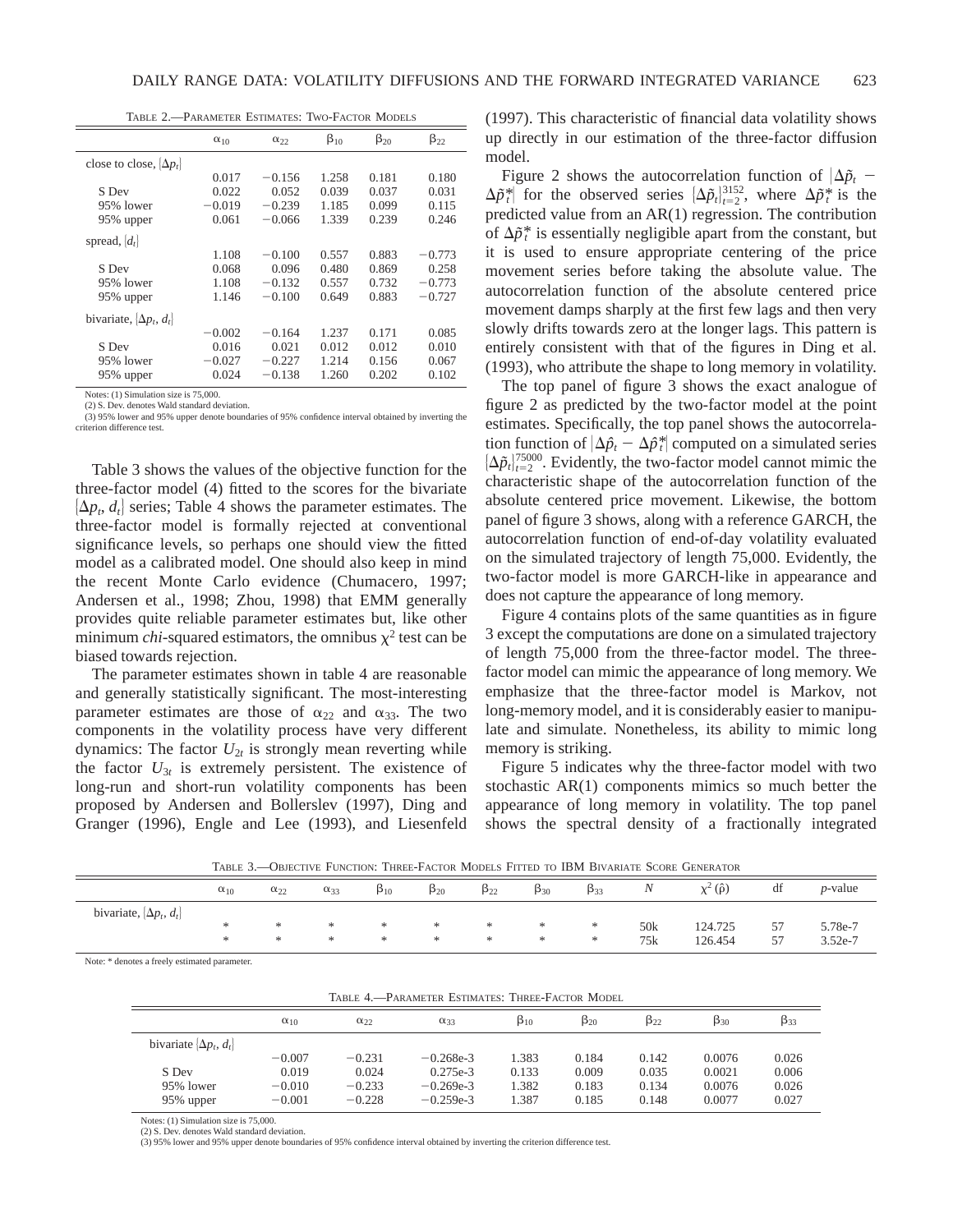

FIGURE 2—SAMPLE AUTOCORRELATION FUNCTION OF CENTERED ABSOLUTE PRICE MOVEMENTS,  $|\Delta \tilde{p} - \Delta \tilde{p}^*|$ .

process with parameter  $d = 0.40$  along with the best least-squares approximation from an AR(1) model. The

$$
\min_{a_1, \sigma_1} \sum_{j=1}^{100} \left\{ \left[ \frac{1}{1 - \cos(\lambda_j)} \right]^{0.40} - \frac{\sigma_1^2}{1 + a_1^2 - 2a_1 \cos(\lambda_j)} \right\}^2
$$

AR(1) approximation is obtained via

where  $\lambda_j = (j/100)\pi$ . Evidently, the AR(1) cannot match very well the spectral density of the fractionally integrated process over the entire domain. However, the lower panel shows the best least-squares approximation of the spectral density of the sum of two AR(1) processes to that of the fractionally integrated process. The best approximation is obtained via solving

$$
\min_{a_1, \sigma_1, a_2, \sigma_2} \sum_{j=1}^{100} \left\{ \frac{1}{1 - \cos(\lambda_j)} \right\}^{0.40} - \frac{\sigma_1^2}{1 + a_1^2 - 2a_1 \cos(\lambda_j)} - \frac{\sigma_2^2}{1 + a_1^2 - 2a_1 \cos(\lambda_j)} \right\}^2.
$$

As seen from the bottom panel of figure 5, the approximation is superb. One can even view the situation the other way around: Arguably, the truth is a two-component volatility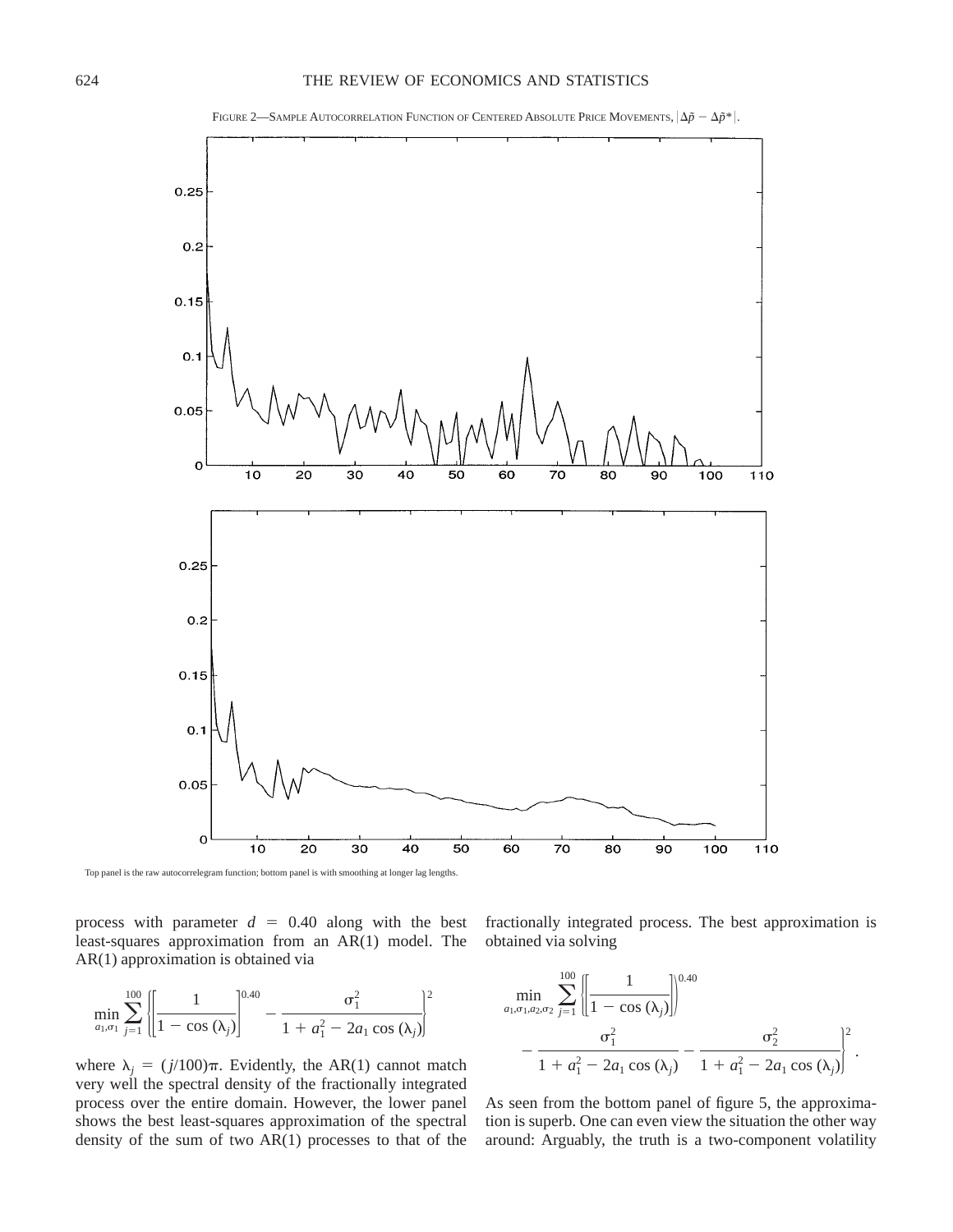

FIGURE 3—AUTOCORRELATION FUNCTIONS AT TWO-FACTOR MODEL.

Top: Autocorrelation function of  $|\Delta p - \Delta \overline{p}|$  implied by the two-factor model; bottom: autocorrelation function of end-of-day volatility implied by the two-factor model with a reference GARCH.

model that is well approximated by a fractionally integrated process.

# **VII. Extracting the Integrated Volatility**

## *A. Background*

Consider the price,  $\pi_t$ , at time *t* of a derivative asset that depends upon the value of a security price  $S_{t+J} = e^{p_t + J}$ ,  $J$  > 0, and assume the dynamics of the process *p* are

$$
dp_t = a_t dt + \sigma_{pt} dW_t, \tag{12}
$$

where  $\sigma_{pt}$  represent stochastic volatility and  $W_t$  is Brownian motion. Assume the risk-neutral dynamics are

$$
dp_t = \left(r - \frac{1}{2}\sigma_{pt}^2\right)dt + \sigma_{pt}dW_t
$$
\n(13)

where *r* is the interest rate, assumed to be constant. Hull and White (1987) show that, under the assumption of no-risk premium on the volatility factor, the price  $\pi_t$  of the claim is given as

$$
\pi_t = \mathcal{E}_t[\mathcal{B}(S_t, J_{V_{t,t+J}}, r, J)] \tag{14}
$$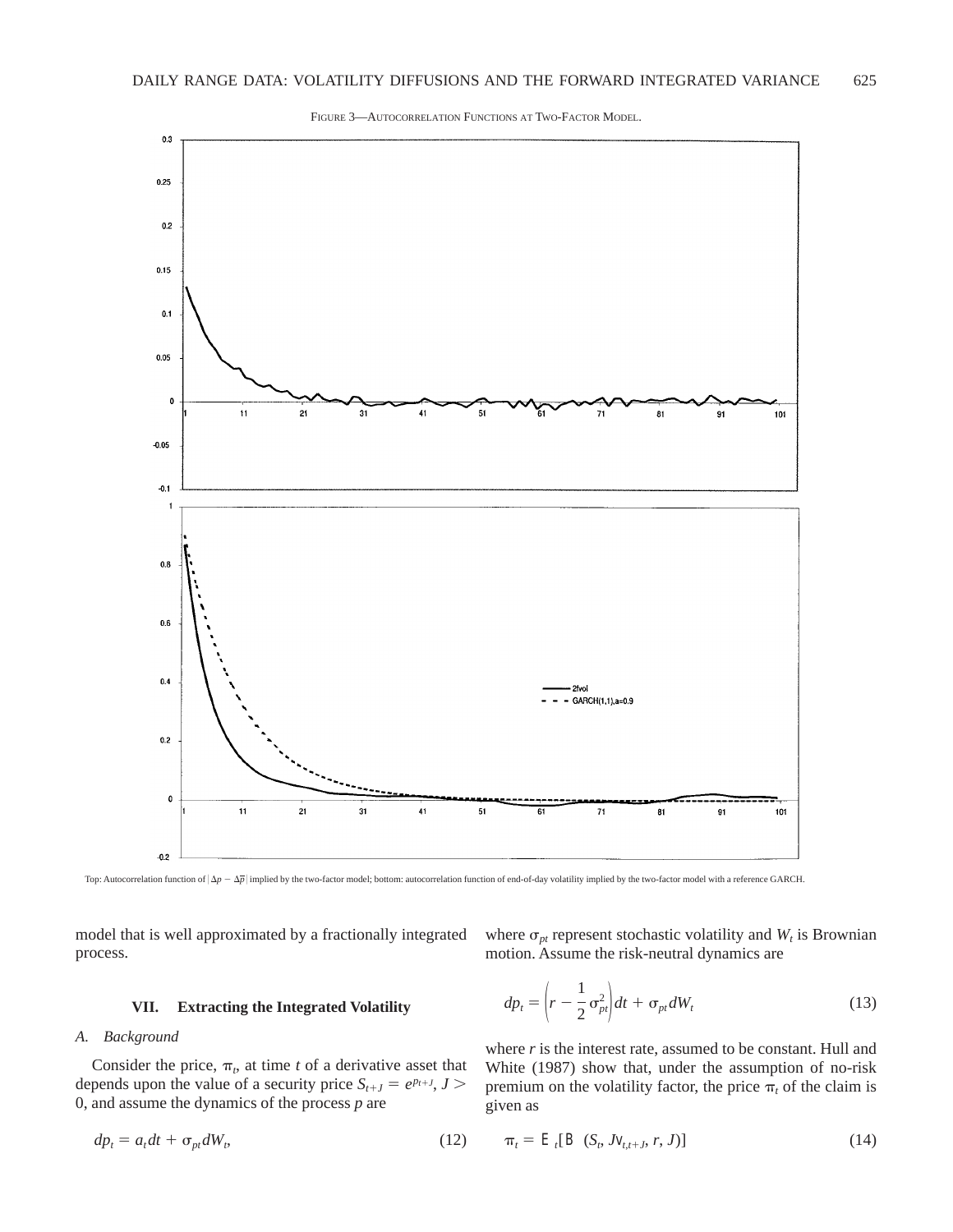## 626 THE REVIEW OF ECONOMICS AND STATISTICS

FIGURE 4—AUTOCORRELATION FINDINGS AT THREE-FACTOR MODEL



Top: Autocorrelation function of  $|\Delta p - \Delta \overline{p}|$  implied by the three-factor model; bottom: autocorrelation function of end-of-day volatility implied by the three-factor model with a reference GARCH.

where  $\mathcal{F}_t(\cdot)$  is the conditional expectations operator,  $\mathcal{B}(\cdot)$  is the Black-Scholes price of the derivative claim, and

$$
V_{t,t+J} = \frac{1}{J} \int_0^J \sigma_{p,t+s}^2 \, ds \tag{15}
$$

is the mean integrated local variance over the life of the derivative. Note that  $v_{t,t}$ *i* is, in general, a nontrivial random variable at time *t* which is integrated out in equation (14).

Let  $\mathcal{F}_t$  denote the information available to the analyst at time *t*. To be specific, in our empirical work,  $\mathcal{F}_t$  is  $[p_{t-j}, d_{t-j}]_{j=0}^{t-1}$ . We extend the reprojection technique devel-

oped in Gallant and Tauchen (1998) in order to estimate  $p(V_{t,t+J}|\mathcal{F}_t)$ , the conditional density of  $V_{t,t+J}$  given  $\mathcal{F}_t$ . This density can be used to compute the empirical analogue of equation (14):

$$
\pi_t^* = \mathcal{L}[\mathcal{B}(S_t, J_{V_{t,t+J}}, r, J)] \mathcal{F}_t]
$$
  
=  $\int \mathcal{B}(S_t, J_{V_{t,t+J}}, r, J) p(V_{t,t+J} | \mathcal{F}_t) dV_{t,t+J}.$  (16)

There is a subtle distinction between equation (14) and (16), as the former expectation is taken with respect to a larger information set. Among other things, this larger information set includes the unobservable stochastic local variance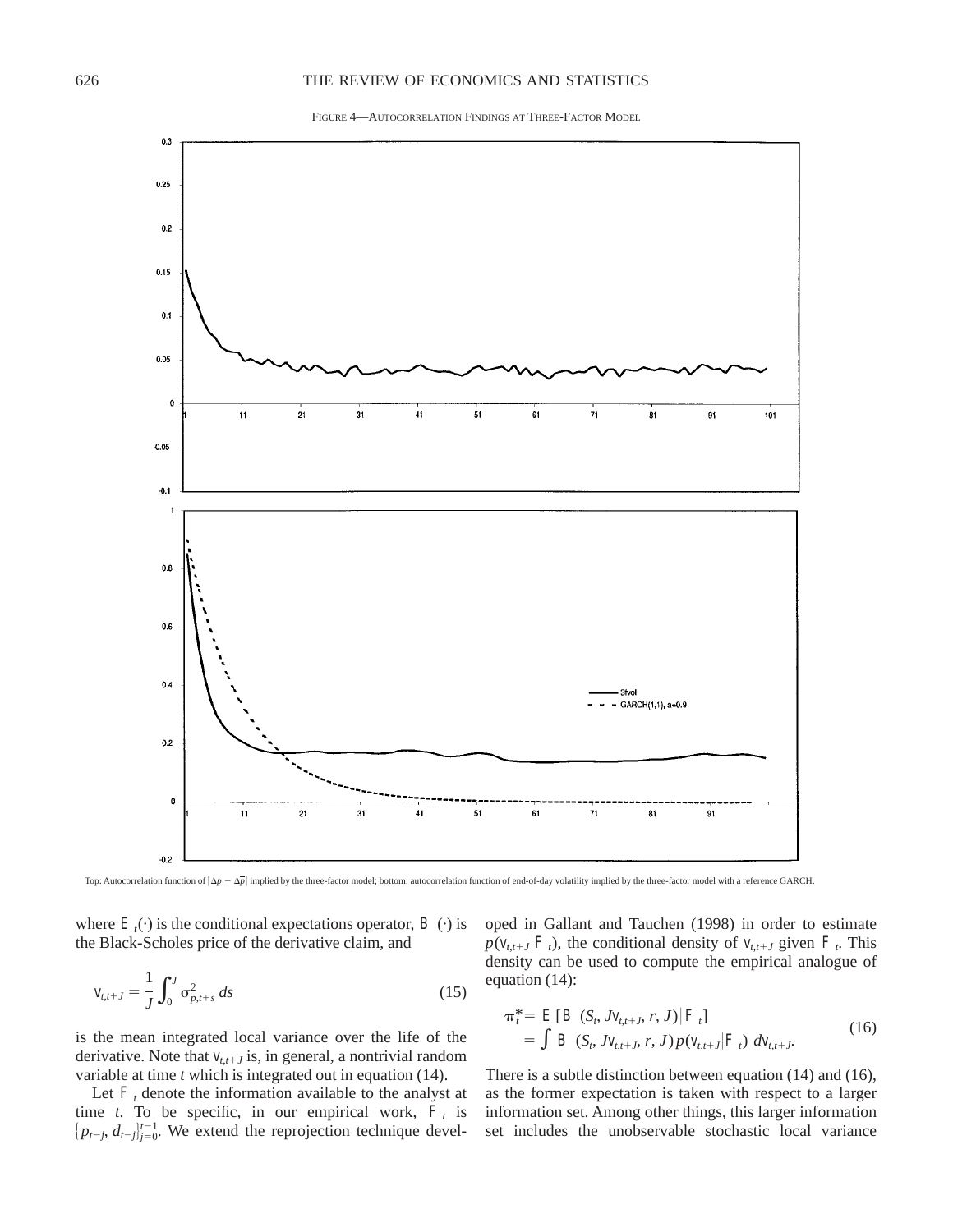

FIGURE 5—SPECTRAL DENSITY APPROXIMATIONS

The top panel shows the best approximation of the spectral density of an AR(1) process (solid) to that of a fractionally integrated process (\*) with parameter  $d = 0.40$ ; the bottom panel shows the best approximation of th

process  $\sigma_t^2$ . The econometric estimator of  $p(\mathbf{v}_{t,t+J}|\mathcal{F}_t)$  developed here is potentially useful for many purposes, including, for example, forecasting the course of the local variance

$$
v_{t,t+J}^* = \mathcal{E}(v_{t,t+J} | \mathcal{F}_t) = \int v_{t,t+J} p(v_{t,t+J} | \mathcal{F}_t) \, dv_{t,t+J}
$$
 (17)

or the pricing calculations in equation (16).

As a simpler alternative yet, one might consider estimating

$$
v_{t,t+J}^{**} = \rho(v_{t,t+J}|\mathcal{F}_t)
$$
\n(18)

where  $P(\cdot|\cdot)$  denotes the linear projection operator, i.e., the linear regression operator. The linear projection of  $v_{t,t+J}$  onto  $F_t$  provides an easy-to-compute forecast of the course of variance over the life of the derivative. Also, it might be used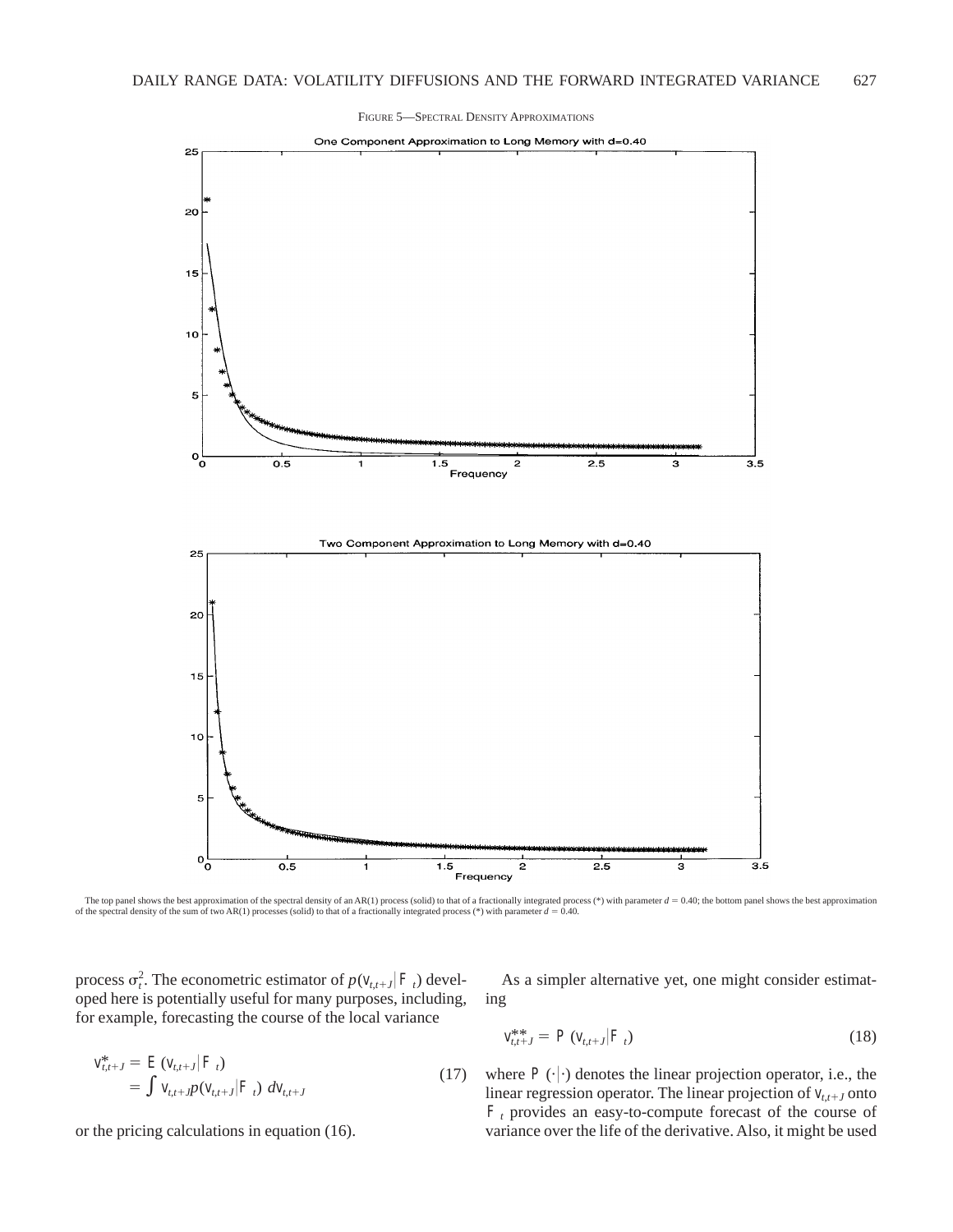in a pricing calculation like

$$
\pi_t^{**} = \mathcal{B}(S_t, Jv_{t,t}^*, r, J) \tag{19}
$$

as a practical compromise to either equation (14) or (16).

# *B. The Conditional Distribution of the Integrated Local Variance*

The task is to estimate the conditional distribution of the mean integrated forward variance  $v_{t,t+J} = (1/J) \int_0^J \sigma_{p,t+s}^2 ds$ conditional on  $[\Delta p_{t-j}, d_{t-j}]_{j=0,1,...}$ . Given that we are using a simulation estimator, this is conceptually straightforward. The idea is to generate a long simulation from the estimated SDE model, nonparametrically estimate the conditional distribution on that simulation, and then evaluate the conditional distribution at the observed data.

The mechanics of the calculation are this: Let  $\{\Delta \hat{p}_t, \hat{d}_t\}_{t=1}^N$ denote a realized simulated trajectory of  $\Delta p_t$ ,  $d_t$ , and let  $\{\hat{\sigma}_{p,t}^2\}_{t\in[0,N]}$  denote the corresponding continuous record of  $\sigma_{p,t}^2$ . The simulation is generated using the EMM estimates of the diffusion. These quantities are readily available from the simulation process used to implement the EMM estimator, except that the continuous record  $\{\hat{\sigma}_{p,t}^2\}_{t\in[0,N]}$  is actually approximated by a very fine weak-2 discretization. Define

$$
\hat{v}_{t,t+J} = \frac{1}{J} \int_0^J \hat{\sigma}_{p,t+s}^2 ds, \qquad t = 1, 2, \ldots, N-J,
$$

which is the *J*-step ahead mean integrated forward variance, and let

$$
\hat{x}_t = (\Delta \hat{p}_{t-L}, \hat{d}_{t-L}, \dots, \Delta \hat{p}_t, \hat{d}_t).
$$

The idea is to determine the conditional density  $p(V_{t,t+1} | \textit{F}_t)$ by nonparametrically estimating within the simulation the conditional density of  $p(\hat{v}_{t,t+J}|\hat{x}_t)$ . To avoid clutter, at times we drop the *t* subscript and write  $p(y<sub>J</sub>|x)$  for the conditional density. To determine  $p(v<sub>I</sub>|x)$ , we adapt the SNP density of Gallant and Tauchen (1989) as described above. The SNP estimate density estimate is  $f_K(w|x, \hat{\theta})$ , where  $w = \log(v_J)$ ,

$$
\hat{\theta} = \underset{\theta}{\operatorname{argmax}} \sum_{t=L+1}^{N-J} \log [f_K(\hat{w}_{t,t+J}|\hat{x}_t, \theta)],
$$

 $\hat{w}_{t,t+J} = \log(\hat{v}_{t,t+J})$ , and  $f_K(\cdot|\cdot, \theta)$  is defined in equation (11). As for the tuning parameters, we set  $L_r = 0$ , because, in this context, the explanatory variables are not lags of the dependent variable, and we set the others generously large in an effort to pin down the density with high numerical accuracy. (*N* is huge; we use  $N = 75,000$ .) Put

$$
\hat{p}(v_j|x) = f_K[\log(v_j)|x, \hat{\theta}] \frac{1}{v_j}.
$$
\n(20)

Under conditions given in Gallant and Tauchen (1989, 1998) and Gallant and Long (1997),  $\hat{p}(v_l|x)$  is a consistent estimate of the conditional density of the mean integrated variance. Apart from pricing calculations such as equation (16), the conditional density (20) can be used directly for extracting from the observed data the latent mean integrated variance via the computation

$$
\int v_{J}\hat{p}(v_{J}|\tilde{x}_{t})dv_{J}, \qquad t = L + 1, \ldots, n,
$$
\n(21)

where, it will be recalled that  $\tilde{x}_t$  denotes the observed data value. To summarize, simulated data are used to determine  $\hat{\theta}$ and thereby the functional form of  $\hat{p}(v_j|x)$ . Then,  $\hat{p}(v_j|\tilde{x}_t)$ gives us the predictive density of  $v_{t,t+j}$  at observation point *t*.

Figure 6 shows this variance-extraction calculation using the estimated two-factor model. The three panels show time series plots of the square roots of the conditional means of the integrated forward variance  $(\int v_j \hat{p}(v_j|\tilde{x}_t) dv_j)^{1/2}$ , for *J* corresponding to one day ahead, one month ahead, and one year ahead, with each integrated variance annualized to aid interpretation. Interestingly, the daily forward variance is quite active, as is the monthly, while the yearly is nearly constant.

Figure 7 shows this variance-extraction calculation using the estimated three-factor model. As is perhaps not surprising, both the two- and the three-factor models give nearly the same conditional means of the daily and monthly integrated forward variance. However, the two models differ substantially for the yearly integrated forward variance, with the three-factor model still showing the effects of shocks one year out. This contrast is directly attributable to the capability of the three-factor model to mimic the appearance of long memory in volatility.

The reprojection technique presented here is a modelbased procedure that makes use of the daily price movement and range data. It is different from the direct measurement of realized volatility approach pioneered by French et al. (1987) and followed to the ultrahigh frequency by Andersen and Bollerslev (1998) and Andersen, Bollerslev, et al. (1998). Direct measurement relies on the fact that  $\sigma_{pt}^2$  could, in principle, be extracted from continuous record  $[p_s]_{s \in [0,t]}$ . Doing so is not actually feasible in practice as the continuous record is not available. However, for a very large *K*—i.e., for small  $\delta = 1/K$ —one has

$$
\sum_{k=1}^K (p_{t-1+k\delta} - p_{t-1+(k-1)\delta})^2 \approx \int_{t-1}^t \sigma_{ps}^2 ds.
$$

Clearly, there is more information in ultrahigh-frequency data than there is in close-to-close and range data, so direct measurement produces a more accurate integrated variance measure, as documented by simulation in Andersen and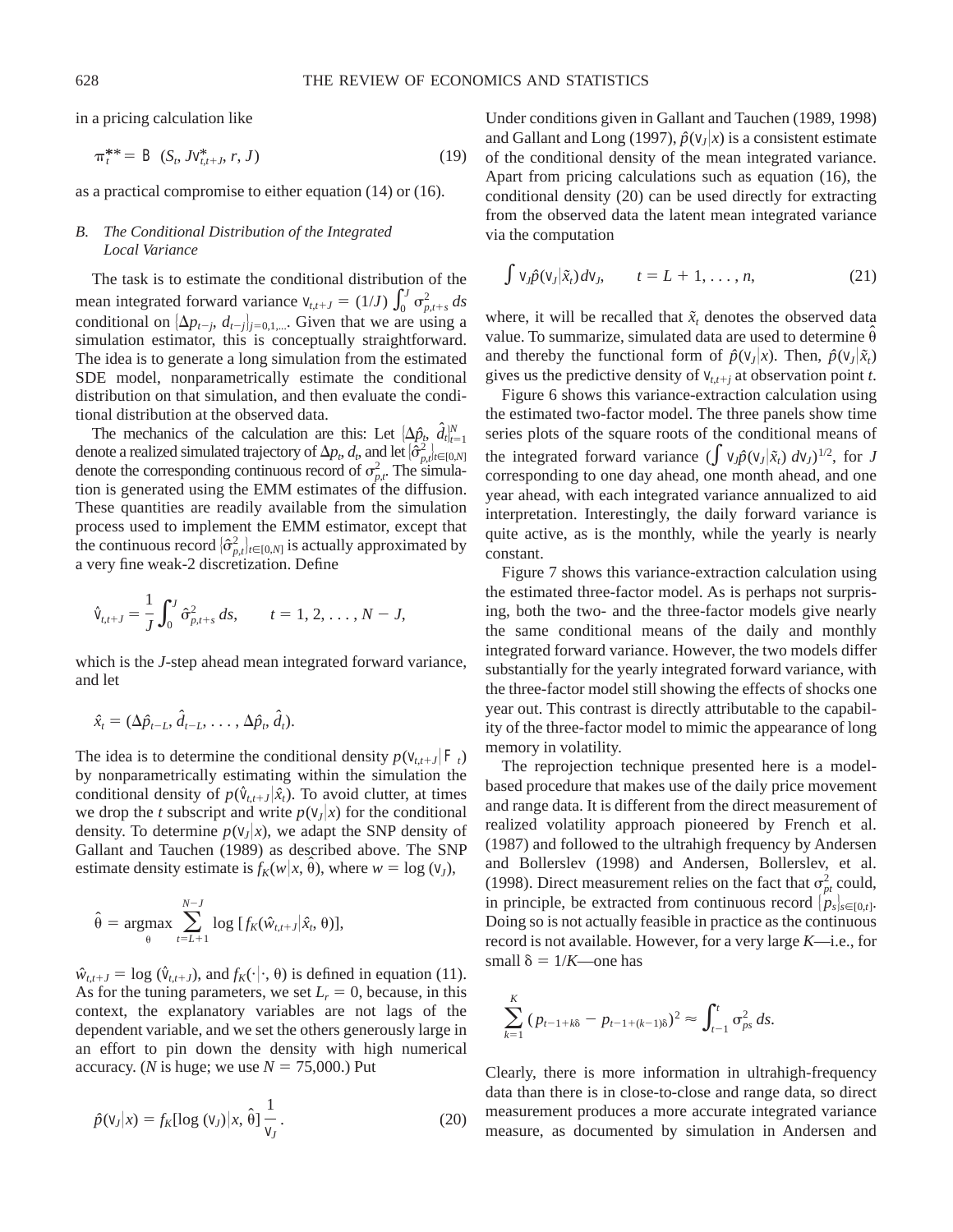

FIGURE 6—TWO-FACTOR MODEL: ROOT EXPECTED INTEGRATED FORWARD VARIANCE

 $(\int v_j \hat{p}(v_j|\tilde{x}_t, \tilde{\theta}) dv_j)^{1/2}$ , one day, one month, and one year forward, annualized.

Bollerslev (1998). A potential drawback, however, is that direct measurement entails storage and manipulation of huge data sets, and it still leaves open the matter of obtaining the conditional distribution of the integrated variance  $V_{t,t+J}$ which is needed to compute the expectation required to implement equation (14). On the other hand, our approach is potentially useful for understanding volatility dynamics using very long historical data sets in which the daily range has been recorded but the within-day tick data were discarded long ago. Finally, we emphasize the reprojection approach delivers a diffusion model's predicted integrated variance. The prediction can indeed disagree with actual integrated variance, if the model is misspecified. This situation is one the model's user certainly needs to know about, and figures like figure 7 would be useful for making such assessments.

## **VIII. Conclusion**

Implementation of the Hull and White options-pricing formula requires both an estimate of the stochastic volatility model governing price dynamics and an estimate of the conditional distribution of the forward integrated variance given the observed variables. This paper addressed both of these requirements. Using daily stock price data on close-toclose log price movement and the high/low range, we found that the standard two-factor stochastic volatility models did not fit all aspects of the data very well and that a more general three-factor model did better. In particular, the three-factor model captured the extreme persistence in financial volatility attributed to fractional integration (longmemory) by Ding et al. (1993), Baillie et al. (1996), Bollerslev and Mikkelsen (1996), and others. We also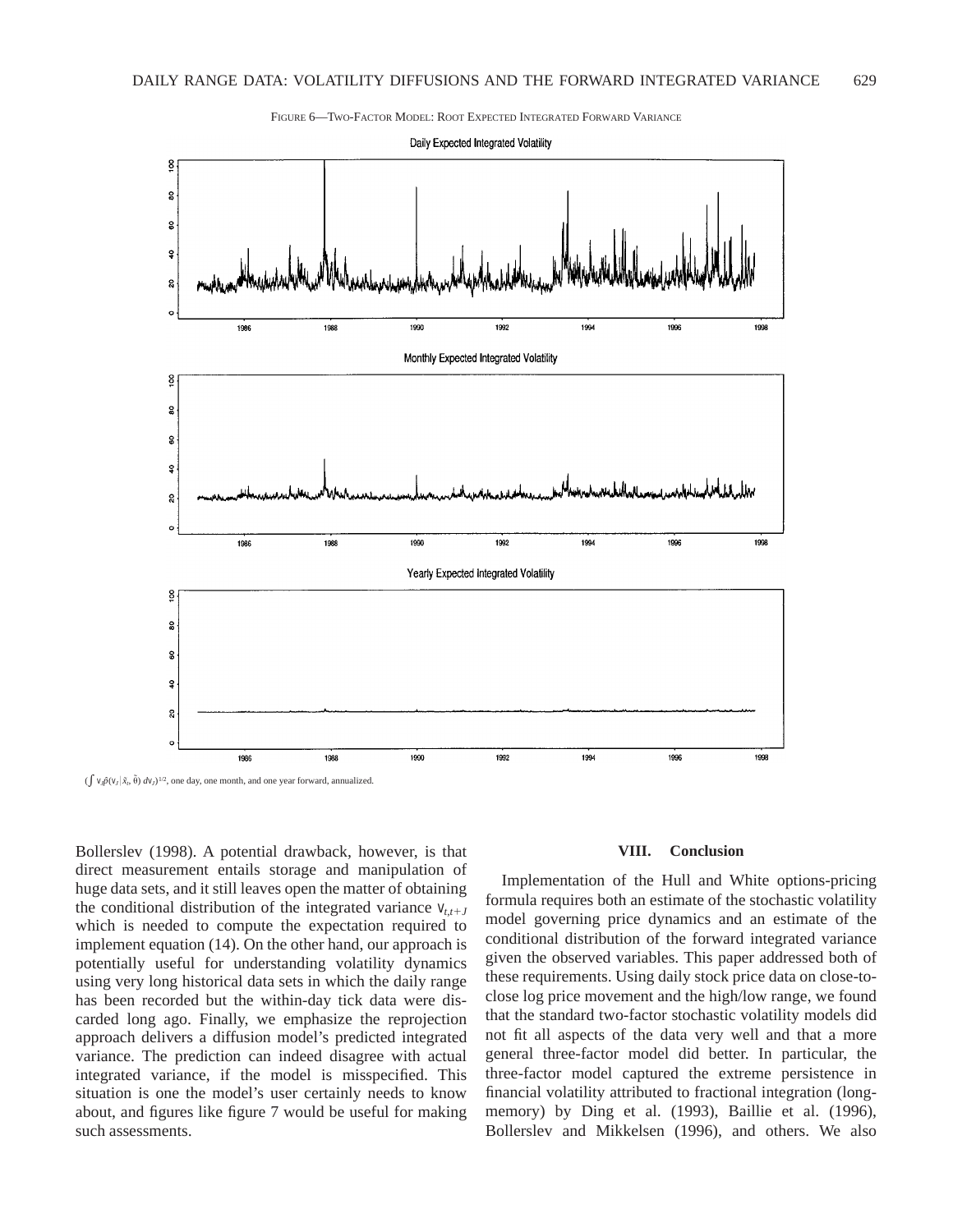FIGURE 7—THREE-FACTOR MODEL: ROOT EXPECTED INTEGRATED VARIANCE



 $(\int v_j \hat{p}(v_j|\tilde{x}_t, \tilde{\theta}) dv_j)^{1/2}$ , one day, one month, and one year forward, annualized.

adapted and extended the reprojection technique of Gallant and Tauchen (1998) to estimate the conditional distribution of the forward integrated variance given the observed variables.

#### **REFERENCES**

- Andersen, T. G., and T. Bollerslev, ''Heterogeneous Information Arrivals and Return Volatility Dynamics: Uncovering the Long-run in High Frequency Returns,'' *Journal of Finance* 52 (1997), 975–1005.
- ——— ''Answering the Skeptics: Yes, Standard Volatility Models Do Provide Accurate Forecasts,'' *International Economic Review* 39 (1998), 885–905.
- Andersen, T. G., H-J. Chung, and B. E. Sorensen, ''Efficient Method of Moments Estimation of a Stochastic Volatility Model: A Monte Carlo Study,'' working paper (1998).
- Andersen, T. G., T. Bollerslev, F. Diebold, and P. Labys, ''The Distribution of Exchange Rate Volatility,'' NBER Working Paper 6861 (1998).
- Andersen, T. G., and J. Lund, ''Estimating Continuous Time Stochastic Volatility Models of the Short Term Interest Rate,'' *Journal of Econometrics* 77 (1997), 343–378.
- Baillie, R. T., T. Bollerslev, and H. O. Mikkelsen, ''Fractionally Integrated Generalized Autoregressive Heteroskedasticity,'' *Journal of Econometrics* 73 (1996), 3–33.
- Beckers, S., ''Variances of Security Price Returns Based on High, Low, and Closing Prices,'' *Journal of Business* 56 (1983), 97–112.
- Bollerslev, T., and H. O. Mikkelsen, ''Modeling and Pricing Long-Memory in Stock Market Volatility,'' *Journal of Econometrics* 73 (1996), 151–184.
- Chumacero, R., ''Finite Sample Properties of the Efficient Method of Moments,'' *Studies in Nonlinear Dynamics and Econometrics* 2 (1997), 35–51.
- Ding, Z., C. W. J. Granger, and R. F. Engle, ''A Long Memory Property of Stock Market Returns and a New Model,'' *Journal of Empirical Finance* 1 (1993), 83–106.
- Ding, Z., and C. W. J. Granger, ''Modeling Volatility Persistence of Speculative Returns: A New Approach,'' *Journal of Econometrics* 74 (1996) 185–215.
- Drost, F. C., and T. E. Nijman, ''Temporal Aggregation of GARCH Processes,'' *Econometrica* 61 (1993), 909–927.
- Drost, F. C., and B. J. M. Werker, ''Closing the GARCH Gap: Continuous Time GARCH Modeling,'' *Journal of Econometrics* 74 (1996), 31–57.